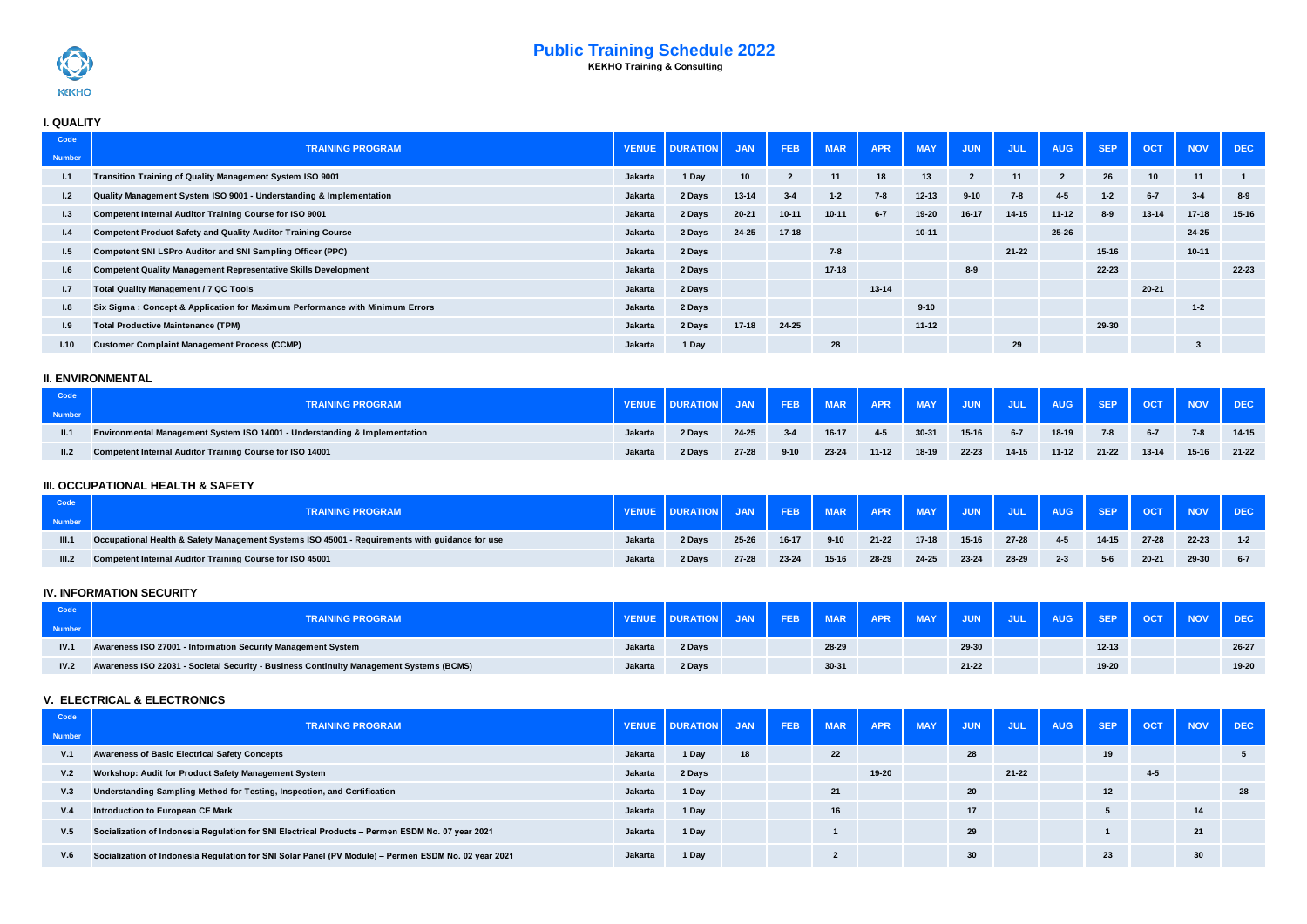# **Public Training Schedule 2022**



 **KEKHO Training & Consulting**

| Socialization of Indonesia Regulation for SNI Heating Liquid and Kitchen Machine – Permenperin No. 58 year 2020 | Jakarta | 1 Dav |  |  |  |  |  |  |  |  |  |  |  |
|-----------------------------------------------------------------------------------------------------------------|---------|-------|--|--|--|--|--|--|--|--|--|--|--|
|-----------------------------------------------------------------------------------------------------------------|---------|-------|--|--|--|--|--|--|--|--|--|--|--|

### **VI. TOYS & FURNITURE**

| Code          | <b>TRAINING PROGRAM</b>                                                     |                | <b>VENUE DURATION</b> | <b>JAN</b> |           | FEB MAR APR MAY |       |       | <b>JUN</b> |       |       |       | JUL AUG SEP OCT NOV DEC |          |       |
|---------------|-----------------------------------------------------------------------------|----------------|-----------------------|------------|-----------|-----------------|-------|-------|------------|-------|-------|-------|-------------------------|----------|-------|
| <b>Number</b> |                                                                             |                |                       |            |           |                 |       |       |            |       |       |       |                         |          |       |
| VI.1          | <b>Training Course on Furniture Safety</b>                                  | <b>Jakarta</b> | 1 Day                 |            |           |                 |       |       |            |       |       |       |                         |          |       |
| VI.2          | Training Course on European Standard for Playground Equipment and Surfacing | Jakarta        | 2 Days                | $20 - 21$  | $15 - 16$ |                 | 27-28 |       |            | 19-20 |       |       | $3-4$                   |          |       |
| VI.3          | Training Course on European Standard for Wood Flooring                      | Jakarta        | 2 Days                |            |           |                 |       | 23-24 |            |       | 23-24 |       |                         | $9 - 10$ |       |
| VI.4          | <b>Training Course on Safety Testing of Toys</b>                            | Jakarta        | 2 Days                |            |           |                 |       |       | 21-22      |       |       | 28-29 |                         |          | 26-27 |

#### **VII. FOOD SAFETY & AGRICULTURE**

| Code<br><b>Number</b> | <b>TRAINING PROGRAM</b>                                                            |         | <b>VENUE DURATION</b> | <b>JAN</b> | <b>FEB</b> | <b>MAR</b> | <b>APR</b> | <b>MAY</b> | <b>JUN</b> | <b>JUL</b> | <b>AUG</b> | <b>SEP</b> | <b>OCT</b> | <b>NOV</b>     | <b>DEC</b> |
|-----------------------|------------------------------------------------------------------------------------|---------|-----------------------|------------|------------|------------|------------|------------|------------|------------|------------|------------|------------|----------------|------------|
| <b>VII.1</b>          | Food Safety Management System ISO 22000 - Understanding & Implementation           | Jakarta | 2 Days                |            | 22-23      |            | $13 - 14$  | $11 - 12$  | 14-15      | $25 - 26$  | $9 - 10$   | $5 - 6$    | $11 - 12$  | $9 - 10$       | $12 - 13$  |
| <b>VII.2</b>          | Hazard Analysis & Critical Control Points (HACCP) - Understanding & Implementation | Jakarta | 2 Days                |            |            | $30 - 31$  |            | 23-24      |            | $5-6$      | 23-24      | $12 - 13$  |            | $21 - 22$      | 19-20      |
| VII.3                 | <b>Training of Good Agriculture Practices (GAP's)</b>                              | Jakarta | 2 Days                | $26 - 27$  |            |            | 25-26      | $9 - 10$   | 27-28      | $12 - 13$  |            | 19-20      | $25 - 26$  | 28-29          | $13 - 14$  |
| <b>VII.4</b>          | Training of Indonesian Good Argiculture Practices (IndoGAP - Food Crop)            | Jakarta | 2 Days                |            | $7 - 8$    |            | 26-27      |            | $2-3$      |            | $8-9$      |            | $3 - 4$    |                | 28-29      |
| <b>VII.5</b>          | <b>Training of Organic Farming</b>                                                 | Jakarta | 1 Day                 | 12         |            | 14         |            | 23         |            |            |            |            |            | $\overline{2}$ |            |
| VII.6                 | Training of Internal Control System (ICS)                                          | Jakarta | 2 Days                |            | $14 - 15$  |            |            |            | $20 - 21$  |            |            |            | $18 - 19$  |                |            |
| <b>VII.7</b>          | <b>Training of Trainers Organic Facilitator</b>                                    | Jakarta | 2 Days                |            |            | 14-15      |            |            |            | $11 - 12$  |            |            |            | $8-9$          |            |
| <b>VII.8</b>          | <b>Training of Organic Livestock</b>                                               | Jakarta | 1 Day                 |            | 21         |            |            |            | 28         |            | 15         |            | 17         |                | 23         |
| <b>VII.9</b>          | Training of Participatory Guarantee System (PGS)/PAMOR                             | Jakarta | 2 Days                | $10 - 11$  |            |            | 18-19      |            |            | 18-19      |            |            |            | 23-24          |            |
| <b>VII.10</b>         | Training of Indonesia Organic Standard for Processing and Import                   | Jakarta | 1 Day                 |            | 14         |            | 22         |            | 27         |            | 8          |            | 24         |                | 21         |

#### **VIII. MEDICAL**

| Code<br><b>Number</b> | <b>TRAINING PROGRAM</b>                                                                                          |         | <b>VENUE DURATION</b> | <b>JAN</b> | <b>FEB</b> | <b>MAR</b> | <b>APR</b> | <b>MAY</b> | <b>JUN</b> | <b>JUL</b> | <b>AUG</b> | <b>SEP</b> | <b>OCT</b> | <b>NOV</b> | <b>DEC</b> |
|-----------------------|------------------------------------------------------------------------------------------------------------------|---------|-----------------------|------------|------------|------------|------------|------------|------------|------------|------------|------------|------------|------------|------------|
| <b>VIII.1</b>         | Awareness Training of Indonesia SNI ISO 13485 - Sistem Manajemen Mutu Alat Kesehatan                             | Jakarta | 2 Days                |            |            | $7 - 8$    |            |            | $2 - 3$    |            |            | $20 - 21$  |            |            | $27 - 28$  |
| VIII.2                | Awareness Training of ISO 13485 - Quality Management System for Medical Devices                                  | Jakarta | 2 Days                | 18-19      | $21 - 22$  | $9 - 10$   | $5 - 6$    | 30-31      | 29-30      | 26-27      | $15 - 16$  | 26-27      | $10 - 11$  | 23-24      | $5 - 6$    |
| VIII.3                | Awareness Training of ISO 13485 and Competent Internal Medical Auditor                                           | Jakarta | 4 Days                |            |            | $21 - 24$  |            | 17-20      |            | $4 - 7$    |            | $13 - 16$  |            | $15 - 18$  |            |
| VIII.4                | Awareness Training of ISO 14969 - Guidance on the application of ISO 13485                                       | Jakarta | 2 Days                |            |            |            | $26 - 27$  |            |            |            | 29-30      | $7 - 8$    |            |            |            |
| <b>VIII.5</b>         | Awareness Training of ISO 14971 - Risk Management for Medical Devices                                            | Jakarta | 2 Days                |            |            |            |            | 30-31      |            |            |            |            | $17 - 18$  |            |            |
| VIII.6                | Awareness Training of European Directives for Medical Devices (CE Mark)                                          | Jakarta | 2 Days                |            |            |            | $20 - 21$  |            |            | 19-20      |            |            |            |            |            |
| VIII.7                | Awareness Training of Cara Produksi Alat Kesehatan yang Baik (CPAKB)                                             | Jakarta | 1 Day                 | 11         |            |            | 25         | 25         | 14         |            | 22         | 30         | 26         |            | 12         |
| VIII.8                | Awareness Training of Cara Distribusi Alat Kesehatan yang Baik (CDAKB)                                           | Jakarta | 1 Day                 | 17         |            | 25         |            |            | 13         | 18         | 29         |            | 12         | 28         |            |
| <b>VIII.9</b>         | Socialization of Indonesia Regulation for Medical Device Distribution License (IDAK) - Permenkes No. 5 Year 2021 | Jakarta | 1 Day                 |            | 11         |            |            |            |            |            | 31         |            | 19         |            |            |

#### **IX. MINING**

| Code | <b>TRAINING PROGRAM</b>                                       |                | <b>VENUE DURATION</b> | JAN | FEB MAR APR MAY JUN JUL AUG SEP OCT NOV DEC |       |  |           |    |  |         |  |
|------|---------------------------------------------------------------|----------------|-----------------------|-----|---------------------------------------------|-------|--|-----------|----|--|---------|--|
| IX.1 | Awareness Training of LBMA Responsible Gold Guidance (Ver.09) | Jakarta        | 2 Days                |     |                                             | 28-29 |  | $11 - 12$ |    |  | $3 - 4$ |  |
| IX.2 | <b>Training of Gold Supply Chain Process</b>                  | <b>Jakarta</b> | 1 Dav                 |     |                                             |       |  |           | 30 |  |         |  |